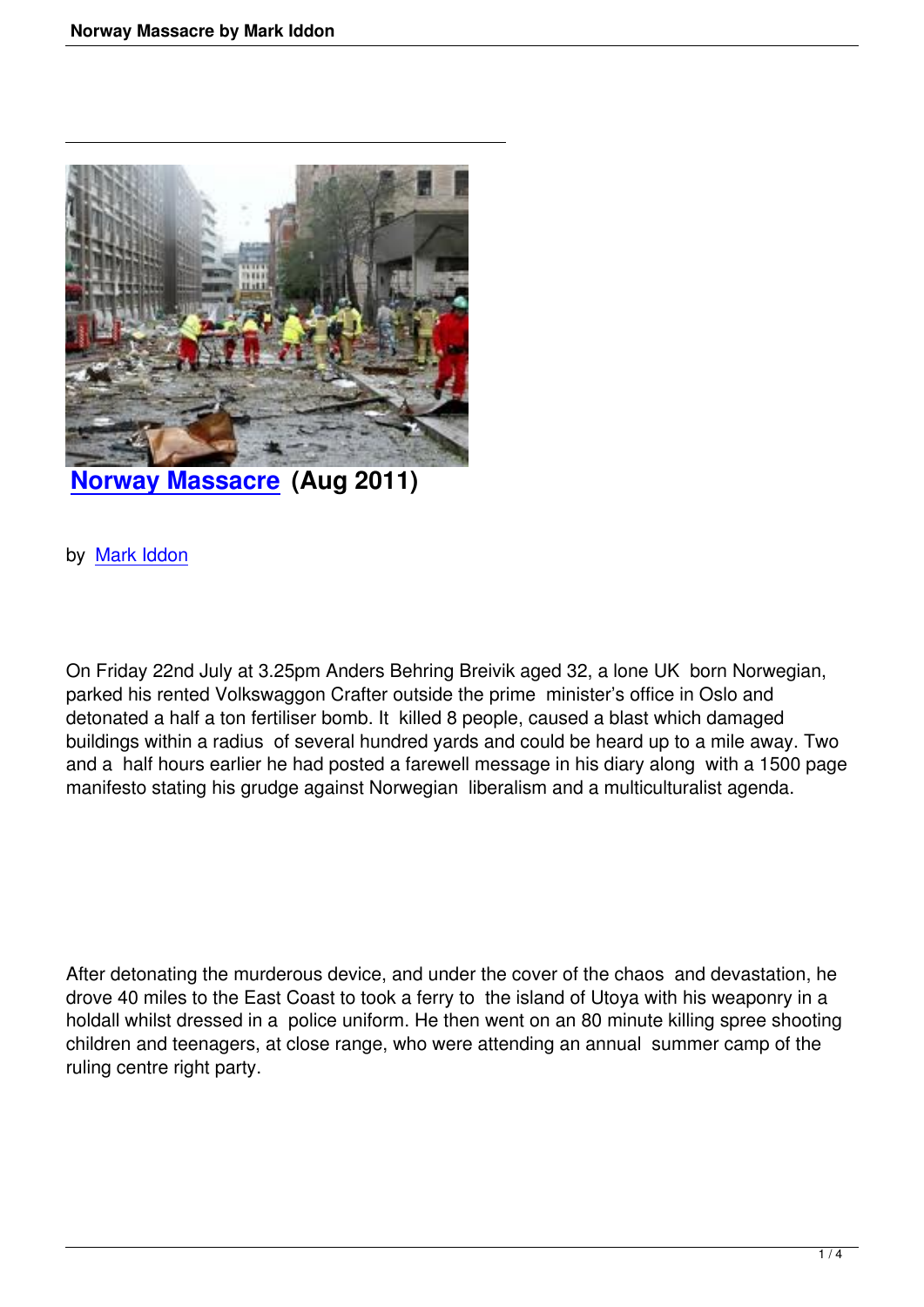

The Prime Minister, Jens Stoltemberg, was due to speak the next day and a former Prime Minister had visited earlier that day. There were some survivors who have spoken of the carnage and things they saw that they wish they would never have had to witness. A further 69 people died on the island bringing the total dead to 77 in the worst horror that Norway had experienced since the Second World War. At 6.27pm Breivik made his way back to the landing pier where he was met by police, he laid down his weapons and was placed under arrest seemingly without remorse or emotion. During his spree he was said to have been humming and smiling and at one point exclaimed 'Victory is mine'.

Norway is normally a peaceful country and this event was quite extra ordinary. At first there was speculation about whether it was due to the actions of Muslim extremists but it soon became apparent that this was to be attributed to a young white middle class male, the son of a retired diplomat, albeit a loner with some archaic views regarding foreigners and women.

This introduction is to consider for discussion three issues around the causes and implications of the horrific events in Norway as follows; multiculturalism, freedom and surveillance and the rise of the far right.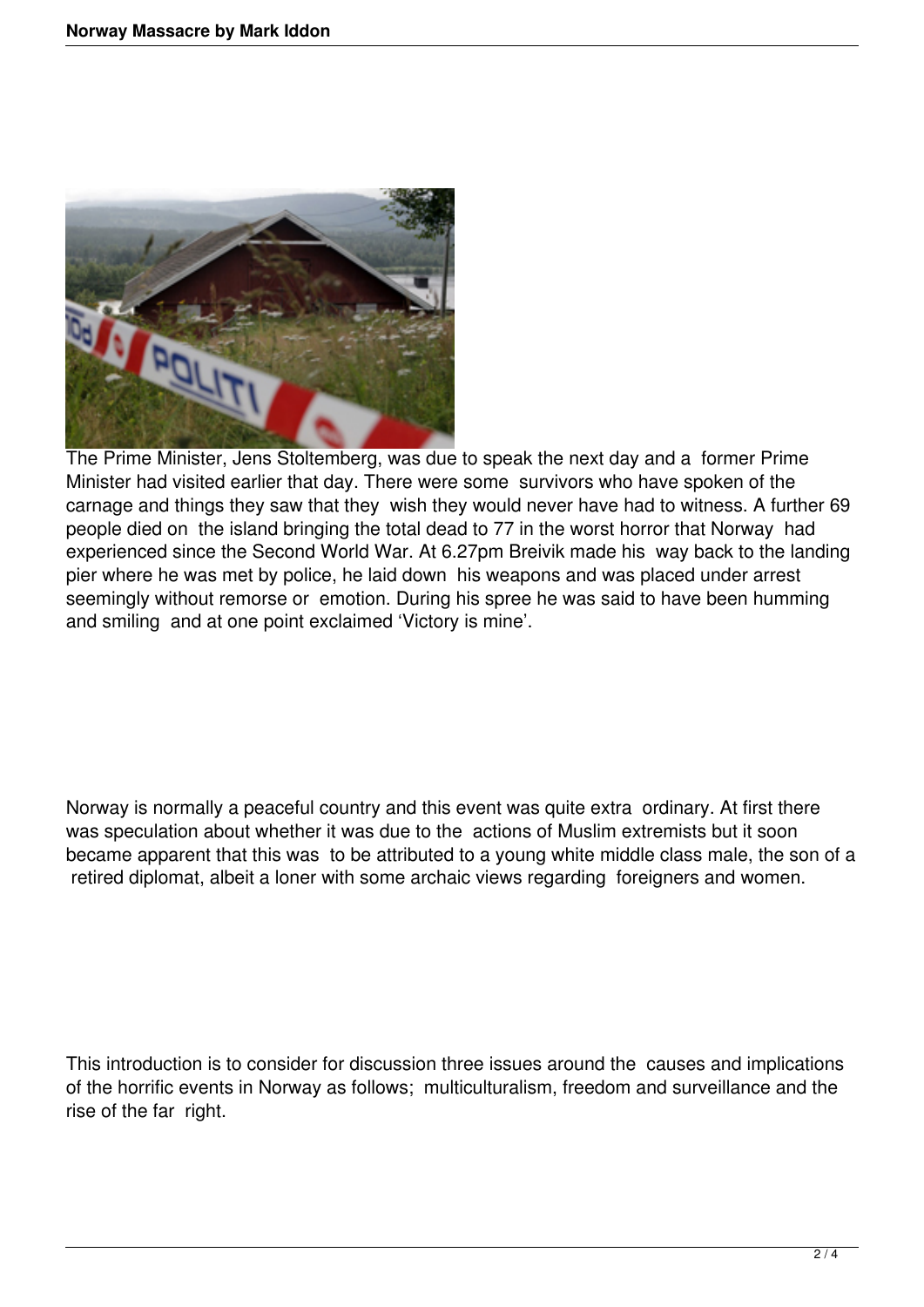

## Freedom and Surveillance

As Norway is such a peaceful country and has not had to deal with terrorist threat, to the same extend as the UK, that the virtues of a free and open society have been maintained. It is a country which has asserted its independence by declining to become members of the European Union. Some commentators have noted that Norway was possibly an easy target for such an atrocity because it does not have such tight security and surveillance measures in place as other European countries. It is as if the adoption of restrictive practices is stopping events such as this happing on a more frequent basis throughout the rest of Europe. Jens Stoltemberg, the Norwegian Prime Minister, in the aftermath declared that 'we will not be intimidated by violence' in response to suggestions that increased security measures are implemented. It can only be hoped that Norwegians can stay resilient to pressure to step up security as they refuse to live in a constant state of alert and suspicion that has eroded liberty in other European countries. Indeed the ubiquitous CCTV camera and frequent security checks, let alone consideration of compulsory identity cards have arguably created more fear and suspicion of others which results in further division and alienation. How, therefore, do we ensure that freedom and liberty are not compromised because of murderous consequences of one unhinged madman.

Some investigations have found that Breivik did have some communication with right leaning organisations in the UK such as the English Defence League (EDL) and its sister organisation in Norway the Norwegian Defence League (NDL). In one communication he said to have praised the EDL and urged them to 'keep up the good work' and was issued under the guise of a pseudonym. His joining of the NDL was resisted as they thought he was too extreme and didn't condone violence. He is said to have had been a member of Progress, whilst in his twenties, a Norwegian party with alleged far right views on tax and immigration. Progress is actually the second party in Norway and attracted 23% of the vote at the last election. The party call for strict immigration policy to be administered rather than repatriation except in the case of convicted criminals.

We need to question whether Breiviks' actions were an extreme expression of views held by many people or is the perceived myth of a rise in far right groups a result of other tensions in society which appear to have a racial dynamic. For example, the rise in racially associated